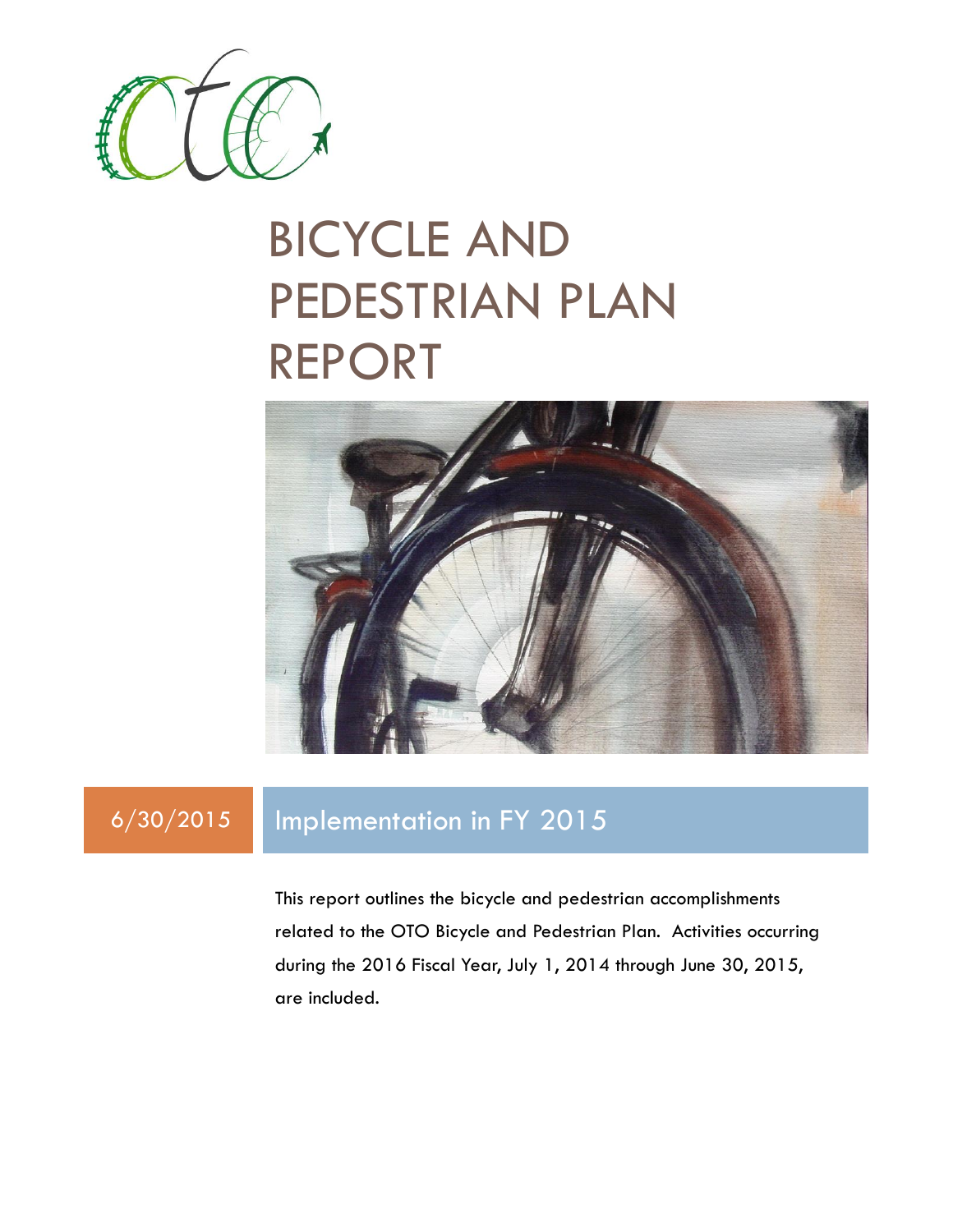## Bicycle and Pedestrian Plan Report

### **Y E A R I N R E V I E W**

FY 2015 was a year for action. More trail and Link connections were completed, the Bicycle Friendly Business program was introduced, and various bicycle safety classes were held. This has really been the year of the bicycle. The community has embraced bicycling and the bicycling culture has come more to the forefront. This is not without challenges, however. There were several fatal bicycle accidents, which shows more education is needed of bicyclists and drivers. For pedestrians, there was a lot of sidewalk construction over the past year. Future funding shortages will lead to fewer sidewalks getting built. MoDOT is dramatically reducing the work they do on supplementary routes and this will impact sidewalk and curb ramp installations as well.

### **PRIORITIES INCLUDED IN THE PLAN**

### TOP 5 POLICY PRIORITIES

- Sidewalks on School Walking Routes
- Sidewalks on Streets with Commercial Land Use, especially High Volume Bus Routes
- Emphasize Projects that Extend from Communities and Enhance the Regional System
- Complete Bike/Ped Projects with appropriate Roadway Projects
- **Develop Implementation Plan for Bike/Ped Plan, including details such as easements**

### ADDITIONAL POLICY PRIORITIES

- North-South Connections between Trails, including The Link in Springfield
- Streetscapes in Urban Centers
- **Trail Connections between Communities**
- Development of a Trail Loop around Springfield
- Reclamation of Rail Bed including following the status of active rail
- Educational Campaign
- Focus on bringing Trails toward Wilson's Creek National Battlefield at a Designated Access Point
- Support for a regional bikeshare program

#### TOP PROJECT PRIORITIES

- Route 66 Corridor Consolidated
- Southwest Trail (Creeks Trails) Consolidated
- Trail of Tears from Close Memorial Park to City of Battlefield Carryover from Journey 2035
- Ozark Finley River Trail and other Future Linear Trails as shown on the OTO Bike/Ped Map in Christian County – Carryover from Journey 2035
- Christian County and Regional Addendum to the now completed Greene County Destination Plan Carryover from Journey 2035
- James River Trail from Chrighton Landing east of Springfield to Delaware Landing west of Nixa Carryover from Journey 2035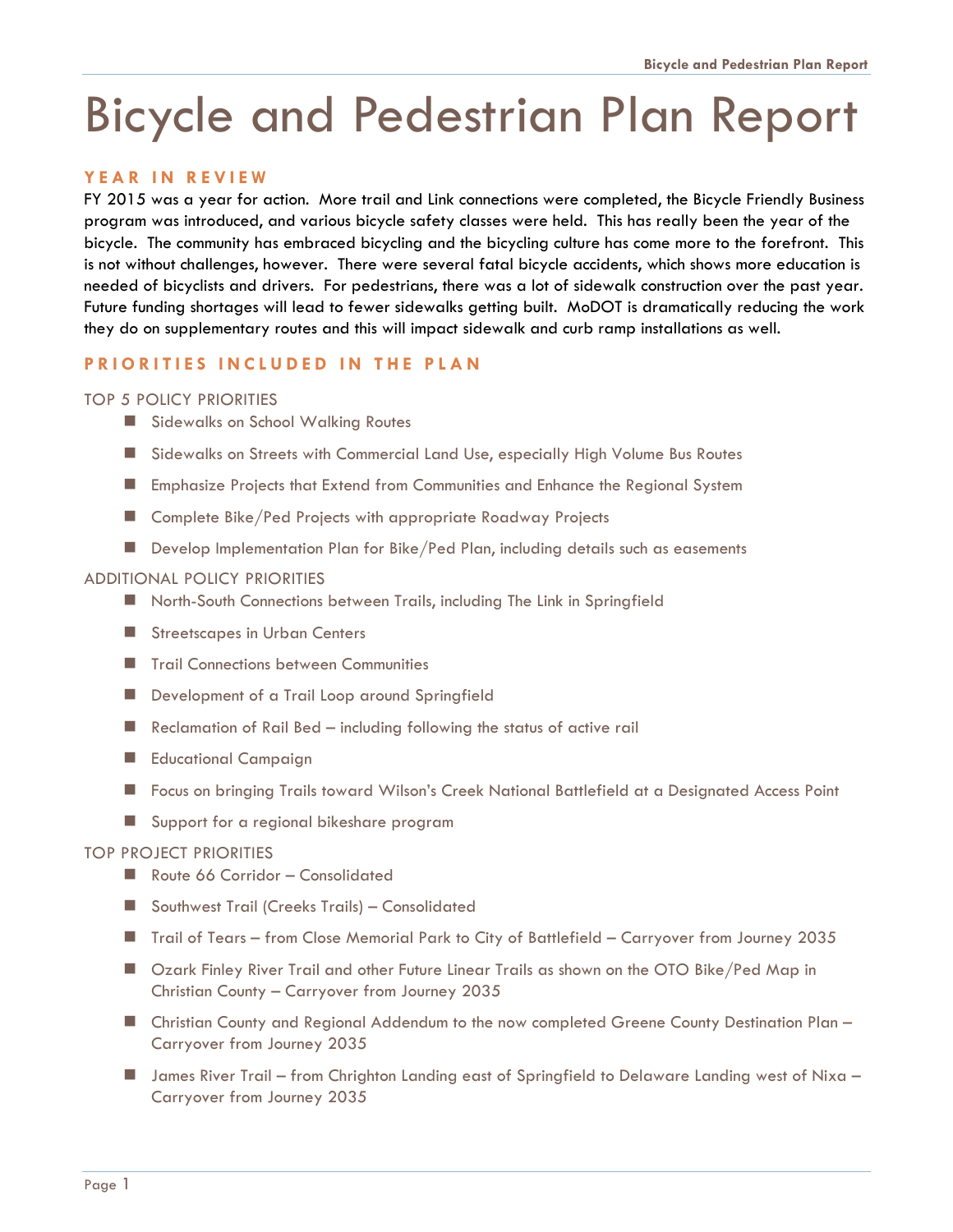### **ngineering**

Springfield City Council adopted a Complete Streets Policy, which directs the City and Public Works to consider all users of the City's transportation network.

Amendment 7, which was a funding effort for the Missouri Department of Transportation, included bicycle and pedestrian projects alongside roadway projects. The participation process in the OTO region was well received by the bicycle and pedestrian community. **E**

On December 25, 2014, Wes Johnson, with the Springfield News-Leader, highlighted the two OTO priority trails added to the Projects of Regional Significance list.

### **T R A I L S A N D B I K E W AY S**

While many pieces of the Ozark Greenways Trail system are in the planning stages, several have been designed and constructed as part of the effort to make a continuous trail system.

- New trail on Fassnight Creek which consists of trail from Campbell Avenue near Meadowmere to Jefferson at Bennett including grade-separated crossings at Bennett Street and Jefferson Avenue (0.41 miles)
- New trail on North Jordan Creek Trail from Chestnut Street to existing trail south of Chestnut Expressway passing under Chestnut Expressway (.04 miles)
- New trail on Upper Ward Branch Trail from Belvedere Ct to Bradford Parkway at Independence St including crossing under National Avenue (0.49 miles)
- New trail under construction on Ward Branch Trail from north of James River Freeway to Monastery Drive at Kimbrough Avenue passing James River Freeway and Republic Road as part of storm drainage improvements project with completion expected in Summer 2015 (0.33 miles)
- New trail under construction on Wilson's Creek Trail from Farm Road 156 to South Creek (Kauffman Road & James River Freeway) connecting Rutledge Wilson Park with the South Creek trail and existing Wilson's Creek Trail south of James River Freeway is with completion expected in Fall 2015 (1.52 miles)
- The Google Maps Street View Trekker Project captured imagery along several greenway trails in the Springfield area, including Galloway Creek and Jordan Valley.
- The McDaniel Lake bridge on Farm Road 76 was permanently closed to traffic and became part of the Ozark Greenways Trail System through an agreement in 2011. This past year, City Utilities, who helps maintain the bridge, replaced the access gates for the ends of the bridge.
- New bike lanes were striped on Division in Springfield from Kansas to West Avenue.
- A bicycle lane was removed on North Grant going southbound south of Chestnut. This stretch of roadway had been put on a road diet several years ago and during a restriping project, crews returned the southbound direction back to two lanes. The northbound segment did, however, stay at one lane for vehicular traffic, with a bicycle lane.

### **S T R E E T S C A P E S**

■ Boonville Avenue from Tampa Street to Chestnut Expressway (0.14 miles)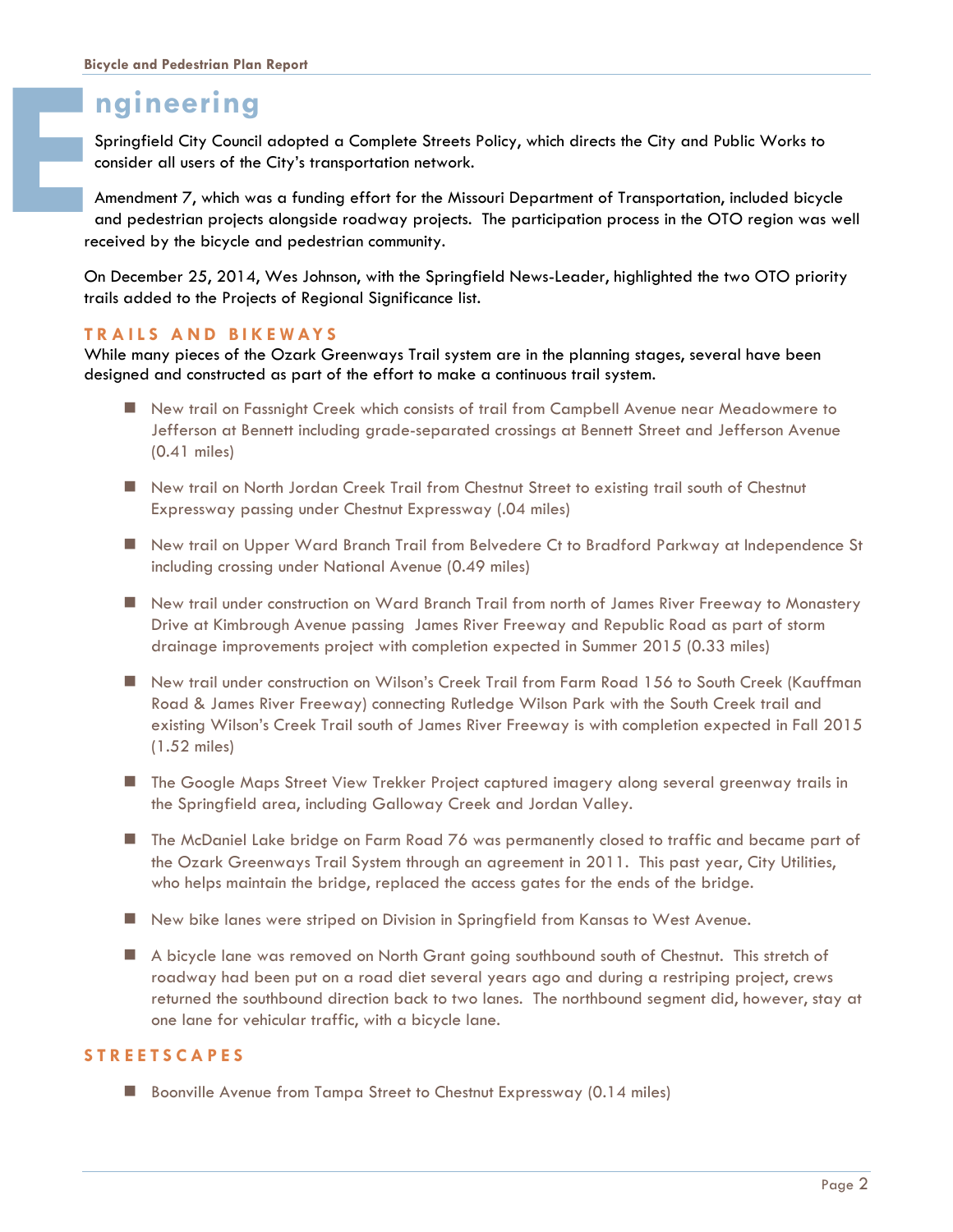Route 66 Roadside Park and adjacent streetscape (0.12 miles)

#### **S I D E W A L K S**

Sidewalk improvements are a continual activity in the OTO area.

- 500 feet of sidewalk under construction on N. Boston Lane in Republic as a cost share between the City and Republic Schools
- In the Beverly Hills subdivision, 3,895 feet of four foot sidewalk was constructed along the east side of Broadway from Burntwood to Vancouver, on the south side of Beverly Hills Boulevard from Broadway to Farm Road 151, and along the north side of Farm Road 96 from Broadway to Farm Road 151. This included 10 new handicapped curb ramps and one new marked crosswalk.
- Along the north side of Farm Road 164, 565 feet of new four-foot sidewalk was constructed from Golden Avenue to Glenn Avenue. This included four new handicapped accessible curb ramps and access to the bus shelter at the intersection of Farm Road 164 and Golden. This connects to existing sidewalk on Golden and is located within the no-bussing zone for Carver Middle School.
- A 50-foot sidewalk extension was built along Williams Court with curb ramp construction for access to South Creek Greenway.
- A HAWK signal installed on Sunset Street east of Kimbrough Avenue in Springfield.
- **E** Sidewalk constructed along Chestnut Street from Clay Avenue to underpass under Chestnut Expressway.
- Sidewalk constructed along Clay Avenue from Chestnut Street to Bob Barker Boulevard on OTC Campus.

# **valuation E**

### **W A L K F R I E N D L Y C O M M U N I T Y**

Springfield submitted a Walk Friendly Communities application. Similar to the Bicycle Friendly Communities program by the League of American Bicyclists, this Federal Highway Administration Sponsored program out of the University of North Carolina, rates the quality of walking in a community and the efforts by the community to improve walking.

### **nforcement**

Partnerships with area police departments continues to be a goal for the OTO region.

#### **R E P U B L I C O P E R A T I O N B R A I N F R E E Z E A N D H E L M E T H E A D**

During the summer of 2014 and 2015, the Republic Police Department promoted their bicycle safety programs – Operation Brain Freeze and Operation Helmet Head. These programs reward children who wear their helmets with coupons for ice-cream and give away helmets to children who do not have one. **E**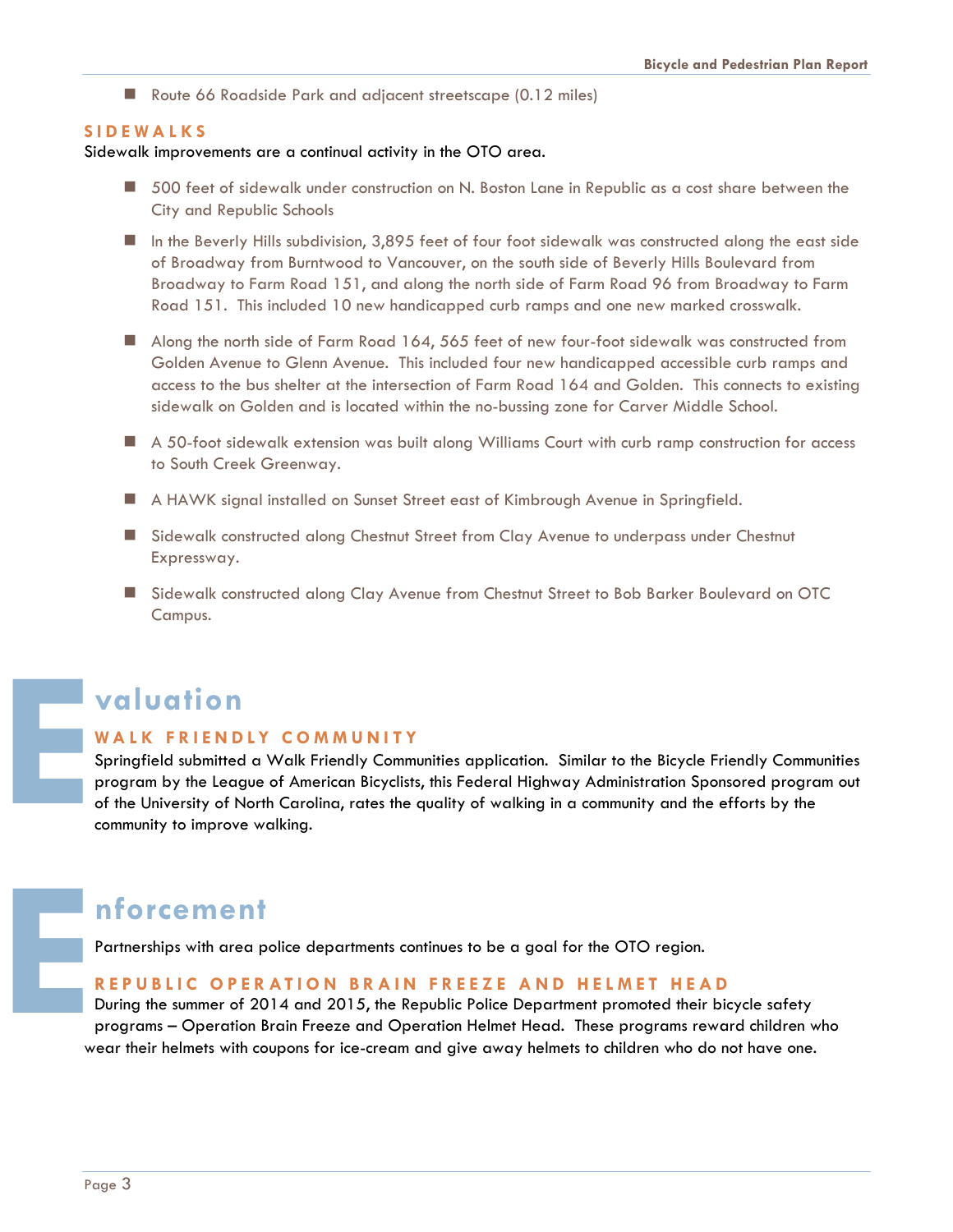### **ducation and Encouragement**

### **H E A L T H Y L I V I N G A L L I A N C E**

The Healthy Living Alliance developed a PSA about sharing the road between bicycles and drivers, naming the video "Cher the Road," featuring a Cher look-a-like.

### **C O M M U N I T Y S P O N S O R E D E V E N T S**

In June of 2015, the Nixa Police Department offered their second annual Safety Town event for children ages 3 to 8. This is a one week program that teaches lessons about roles of police officers in their community, traffic safety, water safety, safety signs, how to be safe around strangers, poison safety, bus safety, animal safety, and playground safety.

On June 26th, 2015, the Public Works Department of the City of Republic operated a public relations booth at the 19th annual Have-A-Blast event, the City's 4th of July celebration. One of the themes for the evening was bicycle safety. Along with free children's activity books promoting safe cycling, 39 bicycle helmets were given away to toddlers, children, teens and adults.

The Woodland Heights Neighborhood hosted an event called Dirt Day. Part of that event included a booth for Bicycle Tune Up and Recycle, at which people could donate bicycles and parts and others could get help fixing their bicycles.

### **L E T ' S G O S M A R T**

Let's Go Smart is a campaign to educate the region about making smart choices when using transportation. This not only includes bicycling, walking, and carpooling, but also trip chaining, bicycle safety, and more. Ozark Greenways continues to distribute Let's Go Smart yard signs that say "Watch for Bicycles and Walkers." The Let's Go Smart website also continues to be available with advertising around town.

### **SAFE KIDS SPRINGFIELD**

Mercy's Safe Kids Springfield purchased a new tool to keep kids safe and for use by hundreds of Ozarks agencies. This is a mobile trailer for Safety Town and will include mini-buildings, traffic signs and signals, and crosswalks. The program can be tailored to many topics depending on an agency's needs.

### **B I C Y C L E F R I E N D L Y B U S I N E S S E S**

Ozark Greenways introduced a Bicycle Friendly Business Program at its Annual Meeting on March 31, 2015. This program first recognized Bambino's and Frisco Trail Mini-Storage, with Springfield Brewing Company as the next awardee.

### **S T A R T E A M**

The Ozark Greenways Sustainable Transportation Advocacy Resource (STAR) Team continued to meet monthly throughout the year. The committee also worked with MoDOT to identify how the U.S. Bike Route System can tie into Springfield. The STAR Team continues to have members write articles on bicycling for Ozark Living Magazine, which is published 6 times per year.

### **N E W S - W O R T H Y**

Adventure Cyclists announced a Route 66 Bike Route that goes through the OTO area.

A new restaurant opened with bike rentals available – Sequiota Bike Shop.

A&B Cycle has launched a Bicycle Advocacy Campaign called "All Wheels Created Equal." This includes beginner rides.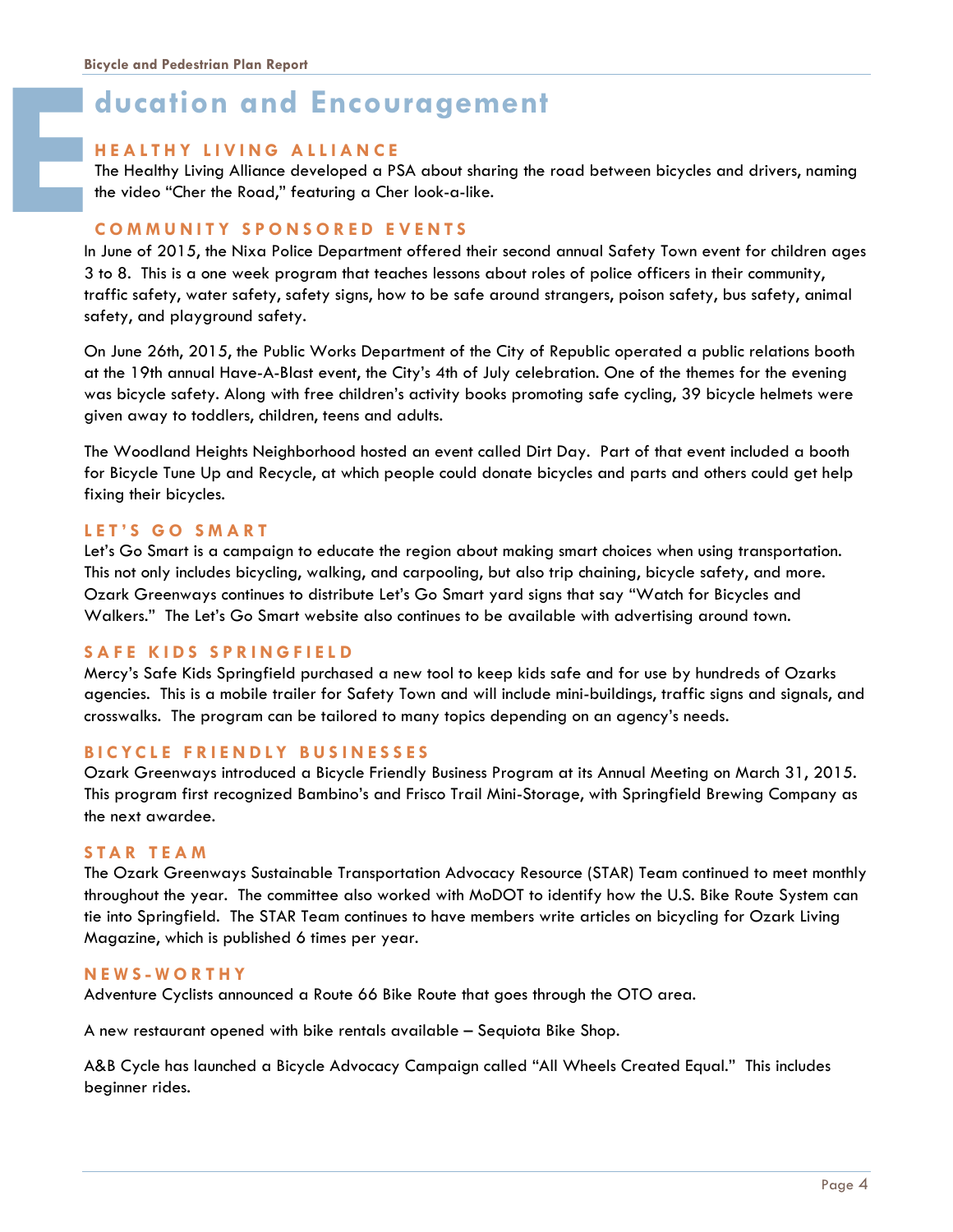The Mystery Hour taping on October 10 was a bicycle-friendly event highlighting bicycling during the show and offering a discount to those who rode their bike to the taping.

417 Magazine developed a Trails Edition for one of their issues, highlighting trails and getting outdoors in the Ozarks region.

### **E V E N T S**

### EDUCATION CLASSES

- **Figure 1** Flyers developed to promote both adult and youth bicycle safety classes
- **Deta** Offered 1 Confident City Cycling course.
- The City of Springfield has worked with SPARC to offer student classes
- Bicycle Commuting 101 was held just before Bike to Work Week
- Continued to have 3 League Cycling Instructors

### BIKE TO WORK WEEK:

Ozark Greenways sponsored Bike to Work week in May. It is estimated that over 1,000 people participated. Prizes were awarded to schools and businesses with the most participation. Ahead of Bike to Work Week, KY3 broadcasted a Bicycle Safety and Law news segment, interviewing David Hutchison about how to navigate the road safely and follow the laws.

### BAMBINO'S FOR BIKES

Bambino's has supported Ozark Greenways by sponsoring bike nights with proceeds benefiting the organization.

OZARK GREENWAYS ANNUAL MEETING AND FUNDRAISERS

NATIONAL TRAILS DAY EVENT, CELEBRATING 20 YEARS OF OZARK GREENWAYS

### RUNS, WALKS, AND RIDES:

- Ride of Silence, commemorating those killed or injured on a bicycle
- Woman's only ride 2x a week
- Carnahan-White Tour de Crawdad
- **I** Iron Horse Gravel Grind
- **Earth Day Fest on the Square in Springfield**
- **Tiger Tri in Republic**
- Bass Pro Fitness Festival
- **Moonlight Bike Ride**
- $\blacksquare$  12<sup>th</sup> Annual Ribbon Ride
- Numerous other walks/runs/rides not listed
- Walk Springfield Maps continue to be available. These show a variety of short walks around Springfield that are meant to show people that it is easy to get out and be active.